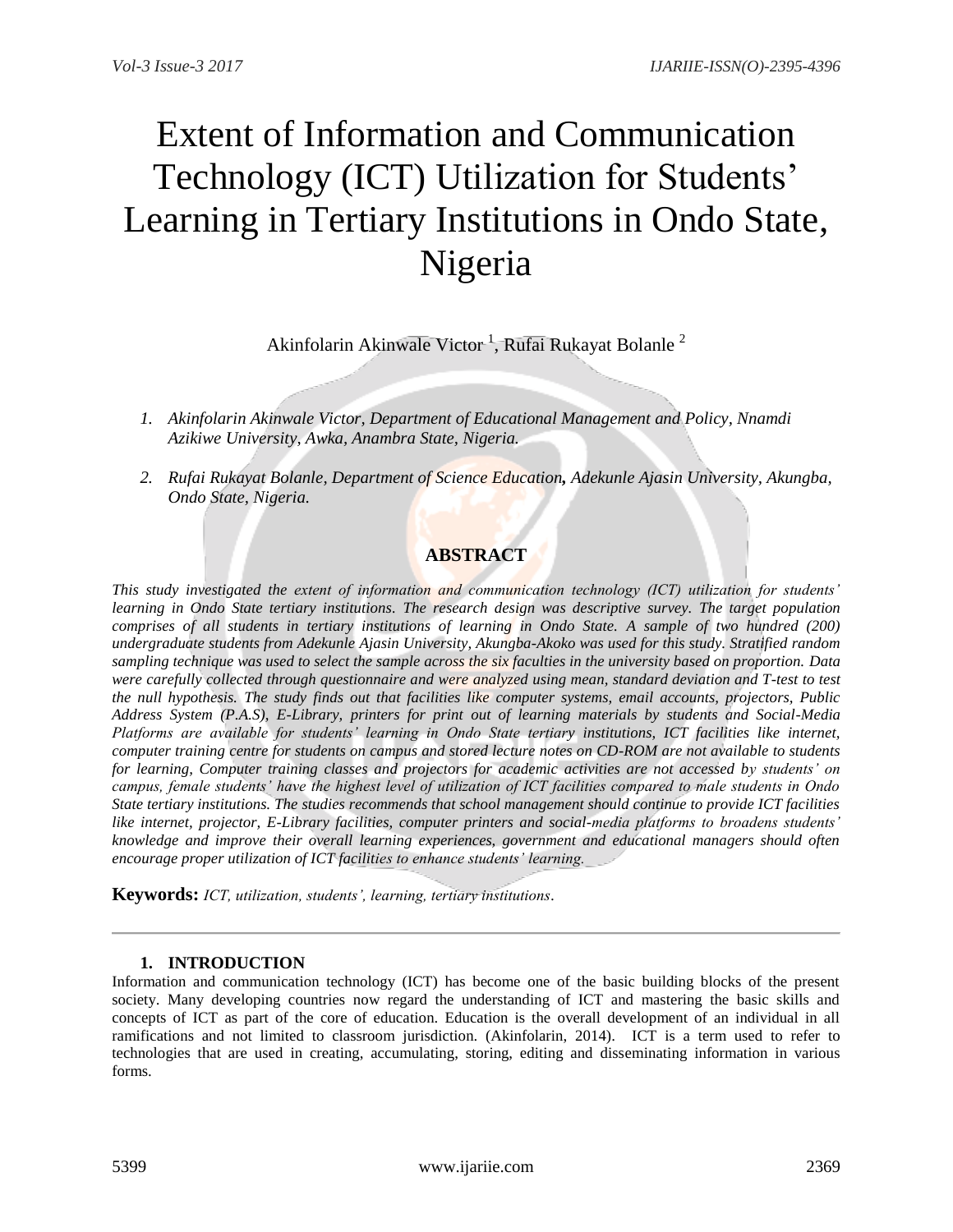Tan, Chong, Lin & Eze (2009) defines Information and Communication Technology as application of Information and Communication Technology tools including computer network, software and hardware required for internet connection. Ifueko (2011) also sees ICT as the digital processing and utilization of information by the use of electronic computers. It comprises the storage, retrieval, conversion and transmission of information.

Irrespective of streams of definitions of ICT by various scholars, and for the purpose of this study, ICT can be defined as the application of modern technological facilities for the purpose of enhancing effective communication in the society. ICT in education therefore, implies the adoption and utilization of modern technological facilities to ensure effective flow of information among teachers, students and administrators" for better communication within the education system.

ICT constitutes an input in students" learning process that should help produce better learning output. According to Menzel (2013), learning is the capacity to change behaviour as the result of individual experience in such a way that the new behaviour is better adapted to the changed conditions of the environment. However, it is important to note that conceptualizing learning as a change in behavior only is still a mirage as individual may learn something without changing his/her behavior or perception. Therefore, learning is the acquisition of knowledge by individual which may cause adjustment in behavior or perception resulting from experience and discoveries within the micro and macro environments. Learning can take place within individual"s immediate environment or external environment which may involve the use of technological recourses like television, radio set, e-learning, social media, etc. Trucano (2005) reviews a series of studies on ICT"s impact on schools and concludes that the impact of ICT use on learning outcomes is unclear.

Mereku, Yidana, Hodzi, Tete-Mensha & Williams (2009) highlight the following as the impact of ICT on students: the use of ICT had equipped them with skills to search for information and this had helped them gain more knowledge of some of the things they study in many subjects, increasing their confidence in making contributions during class discussions, helped in understanding abstract ideas and concepts. As Brush, Glazewski and Hew (2008) have stated, ICT is used as a tool for students to discover learning topics, solve problems, and provide solutions to the problems in the learning process. ICT makes knowledge acquisition more accessible, and concepts in learning areas are understood while engaging students in the application of ICT. Students are now more frequently engaged in the meaningful use of computers (Castro Sánchez & Aleman 2011). Maharana, Biswal and Sahu (2009) explored the use of Information and Communication Technology used by medical students. They found 77% of the respondents were of the opinion that ICT should be included in their syllabus. Nearly all respondents expressed their desire to have a computer lab in their college. One hundred respondents out of 128 opined that medical education is not effective without ICT based resources and services.

ICT has also enabled learning through multiple intelligence as ICT has introduced learning through simulation games; this enables active learning through all senses (Gateway 2010). Effective use of different information communication technologies has become imperative for students in learning environments. The utilization of modern ICT facilities can make students, teachers" and administrators retrieve their required information within a short period. They can access and disseminate electronic information like e-books, news, e-journals which can advance teaching and learning process at all levels of education. Effective utilization of ICT resources can help facilitate good communication within and outside any organization. There must be a good communication mechanism among teachers", students" and school administrators" within and outside the school for goals achievement at all levels of education.

ICT has had a major impact in higher institutions of learning, in organizations and in teaching and learning methods. Several researchers (Iqbal and Ahmed, 2010) argued that, this century demands confidence and efficiency in ICT use in all fields, at both the academic and industry levels. Shaikh and Khoja (2011) supported this assertion that, to achieve success in education, employment and everyday life, ICT should be seen as a key contributing factor in getting the right impact of education. Malcolm and Godwill (2008) also states that, ICT has impacted on students, administrators and teachers respectively in the following ways: serve as extra reference materials to deepen understanding of the subjects taught in classrooms, computer software is used to track progress of students" performance and record grades, it changes pedagogical approaches, help to motivate and improve teacher-student interactions, increased self-confidence and increased excitement about teaching. In other words, high extent of ICT utilization can facilitate instructional improvement. In the context of this study, instructional improvement refers to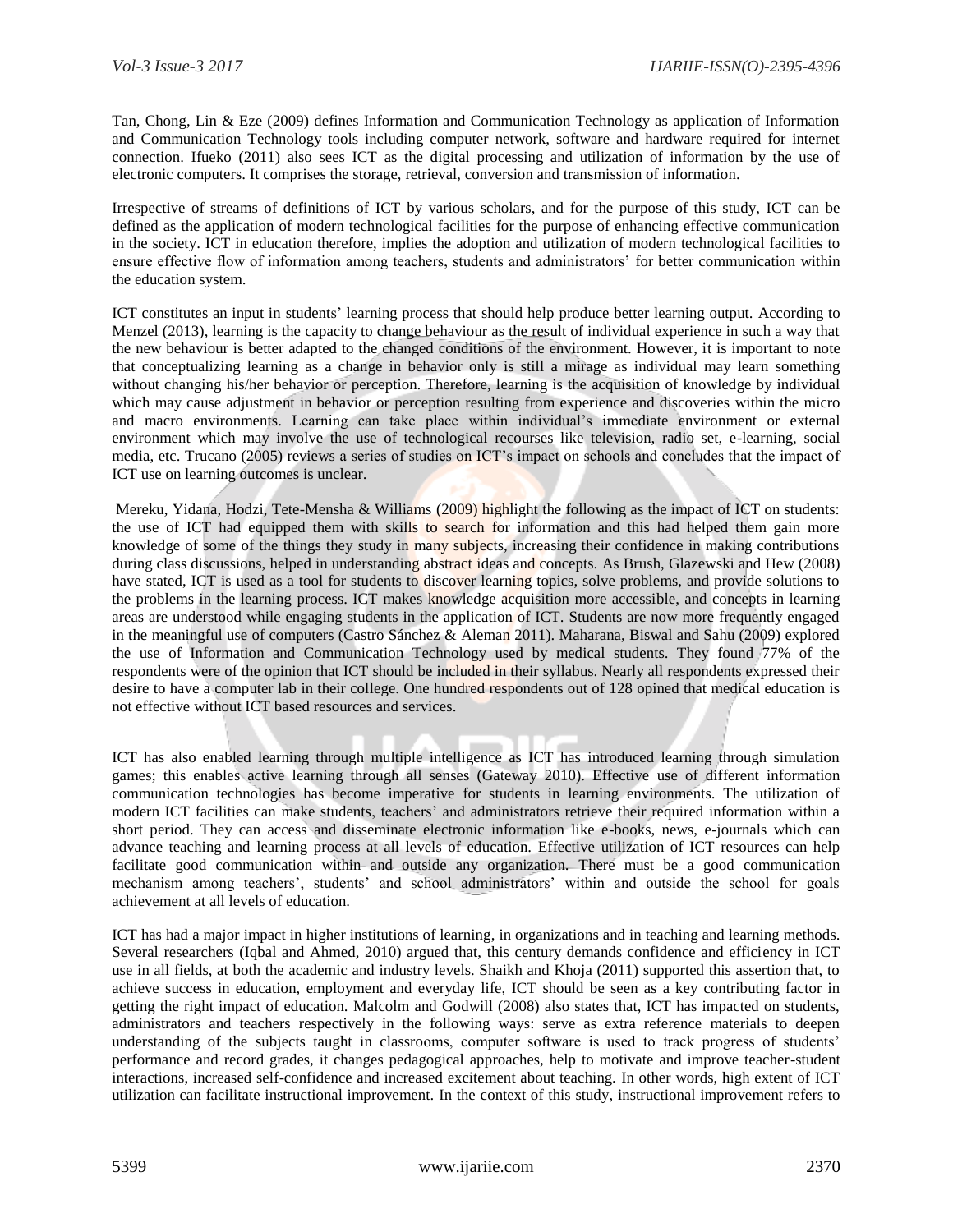the act of making progress in instructional delivery for better academic achievement. The effective utilization of information and communication system would not only improve students' learning but promotes teachers' instructional delivery and effective school management for sustainable educational system. Afolabi (2009) observed that a random sampling of ICT in the universities in Nigeria shows that the prospects of ICT and the ideal situation of educational research in our ICT driven campus is still a mirage. However, some facilities in our schools are underutilized while some are overutilized and some are not available. This study is set out to determine the extent of ICT utilization for students" learning in tertiary institutions in Ondo State.

#### **1.1 Statement of the Problem**

As enormous as the benefits and roles ICT are to every level of educational system, a lot of challenges abound. These challenges militate against effective and efficient teaching and learning with ICT. The most significant of these appears to be poor usage of ICT facilities among students", unavailability and inaccessibility of ICT facilities for students" learning, lack of good educational and ICT policies among others. Irrespective of the present jet age, some students' still find it difficult to excel in examinations conducted with electronic device like computer based test (CBT) which may be due to poor skill in application and utilization of ICT facilities for learning.

#### **1.2 Purpose of the Study**

The primary purpose of this study was to investigate the extent of information and communication technology (ICT) utilization for students" learning in tertiary institutions in Ondo State. Specifically, the objectives of the study are to:

- 1. Examine the ICT facilities available for students' learning in tertiary institutions in Ondo State.
- 2. Ascertain student's accessibility to the ICT facilities in tertiary institutions in Ondo State.
- 3. Extent of male and female students' utilization of ICT facilities in tertiary institutions in Ondo State.

#### **1.3 Research Questions**

- 1. What are the ICT facilities available for students" learning in tertiary institutions in Ondo State?
- 2. How often do students access the ICT facilities in tertiary institutions in Ondo State?
- 3. What is the extent of male and female students" utilization of ICT facilities in tertiary institutions in Ondo State?

#### **1.4 Hypothesis**

One null hypothesis was tested at 0.05 level of significance;

**1.** There is no significant difference between male and female students" on the utilization of ICT facilities in tertiary institutions in Ondo State.

#### **2. METHOD**

The study is a descriptive research survey type. The target population comprised all students" in tertiary institutions of learning in Ondo State. A sample of two hundred (200) undergraduate students" from Adekunle Ajasin University, Akungba-Akoko was used for this study. Stratified random sampling technique was used to select the sample across the six faculties in the university based on proportion. Thus, simple random sampling is used to proportionally select fifty-seven (57) respondents from faculty of Education, forty-eight (48) respondents from faculty of Science, thirty-eight (38) respondents from faculty of Arts, twenty-eight (28) respondents from faculty of Social and Management Science, nineteen(19) respondents from faculty of Law and ten (10) respondents from faculty of Agriculture. All questionnaires were personally administered by the researcher. The instrument used for data collection is a well-structured questionnaire titled; 'Utilization of ICT Facilities for Student's Learning'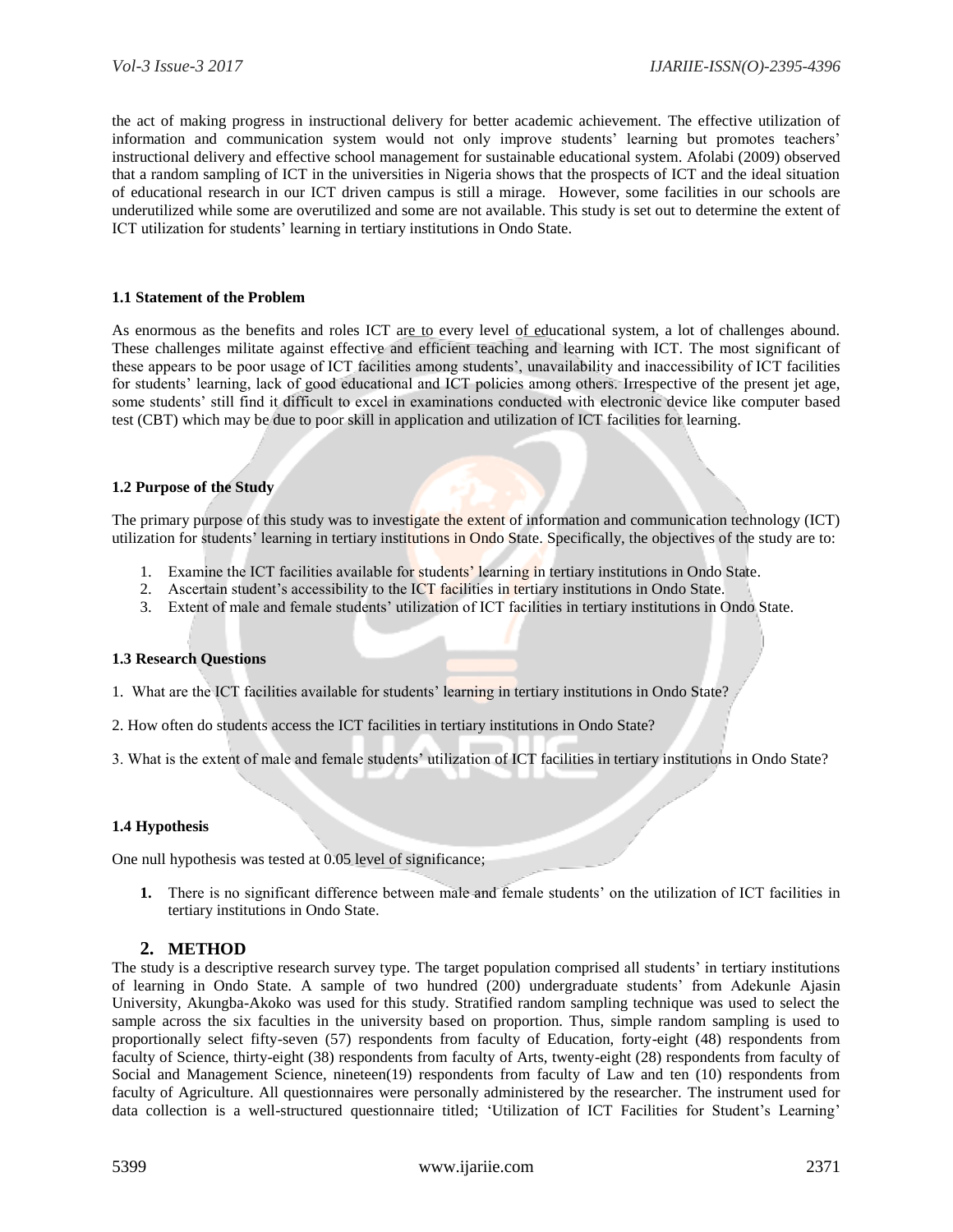(UIFSL) Questionnaire. Face and content validity of the instrument was ascertained by subjecting the instrument to criticism by colleagues, experts and authorities in the field of inquiry while test-retest method was used to determine the reliability of the instrument. Data were analyzed using mean, standard deviation and T-test.

# **3. RESULTS**

**Research Question 1:** What are the ICT facilities available for students learning in tertiary institutions in Ondo State?

|  | Table 1: ICT facilities available for students' learning in tertiary institutions in Ondo State |
|--|-------------------------------------------------------------------------------------------------|
|--|-------------------------------------------------------------------------------------------------|

| S/N            | <b>Items</b>                                                                              | A   | D   | Mean   | <b>SD</b> | Remark         |
|----------------|-------------------------------------------------------------------------------------------|-----|-----|--------|-----------|----------------|
| 1              | There are computer systems available for learning in<br>127<br>my institution of learning |     | 73  | 1.6350 | .48264    | $\mathsf{A}$   |
| $\mathfrak{D}$ | Internet Facilities are available for learning on<br>campus                               | 86  | 114 | 1.4300 | .49632    | <b>NA</b>      |
| 3              | There are Computer training Centre for students on<br>campus                              | 69  | 131 | 1.3450 | .47656    | <b>NA</b>      |
| $\overline{4}$ | I have an email account                                                                   | 171 | 29  | 1.8550 | .35298    | $\mathsf{A}$   |
| 5              | Projectors are available for learning in my institution<br>of learning                    | 122 | 78  | 1.9950 | .07071    | $\mathsf{A}$   |
| 6              | There are Public Address System(P.A.S) in the<br>school                                   | 133 | 67  | 1.6650 | .47317    | $\mathsf{A}$   |
| 7              | There are E-Library learning facilities                                                   | 129 | 71  | 1.6450 | .47971    | $\overline{A}$ |
| 8              | There is availability of printers for print out of<br>learning materials by students      |     | 89  | 1.5650 | .49700    | $\overline{A}$ |
| 9              | There exist Social-Media Platforms for learning                                           | 108 | 92  | 1.5400 | .49965    | $\overline{A}$ |
| 10             | Stored lecture notes on CD-ROM are available to<br>students for learning                  | 51  | 149 | 1.2550 | .43695    | <b>NA</b>      |

 $A =$  Available

 $NA = Not Available$ 

From the table above, mean values of less than 1.5 was taken as not available while mean values of 1.5 – 2.50 was taken as available. However, the Standard Deviation (SD) was also presented to show how the individual raw scores from which the mean was computed were dispersed or scattered about the mean.

From the analysis, item 1, 4-7,8 & 9 showed the mean of 1.64, 1.86, 1.99, 1.67, 1.56 & 1.54 which indicated that there are availability of ICT facilities to students in tertiary institutions in Ondo State while item 2, 3 and 10 indicated that ICT facilities are not available.

**Research Question 2:** How often do students access the ICT facilities in tertiary institutions in Ondo State?

Table 2: Accessibility of ICT facilities to students' in tertiary institutions in Ondo State.

| S/N | <b>Items</b>                                                      | Reg. | RA | <b>NAA</b> | Mean | <b>SD</b> | Remark     |
|-----|-------------------------------------------------------------------|------|----|------------|------|-----------|------------|
|     | I make use of computer systems in my institution of<br>learning   | 56   | 98 | 46         | 2.05 | .71       | Rarely     |
| 2   | How often do you access the internet for search of<br>information | 136  | 54 | 10         | 2.63 | .58       | Regularly  |
|     | I do attend computer training classes on campus                   | 15   | 48 | 137        | 1.39 | .62       | <b>NAA</b> |
|     | How frequent do you access your email account                     | 140  | 49 |            | 2.65 | .58       | Regularly  |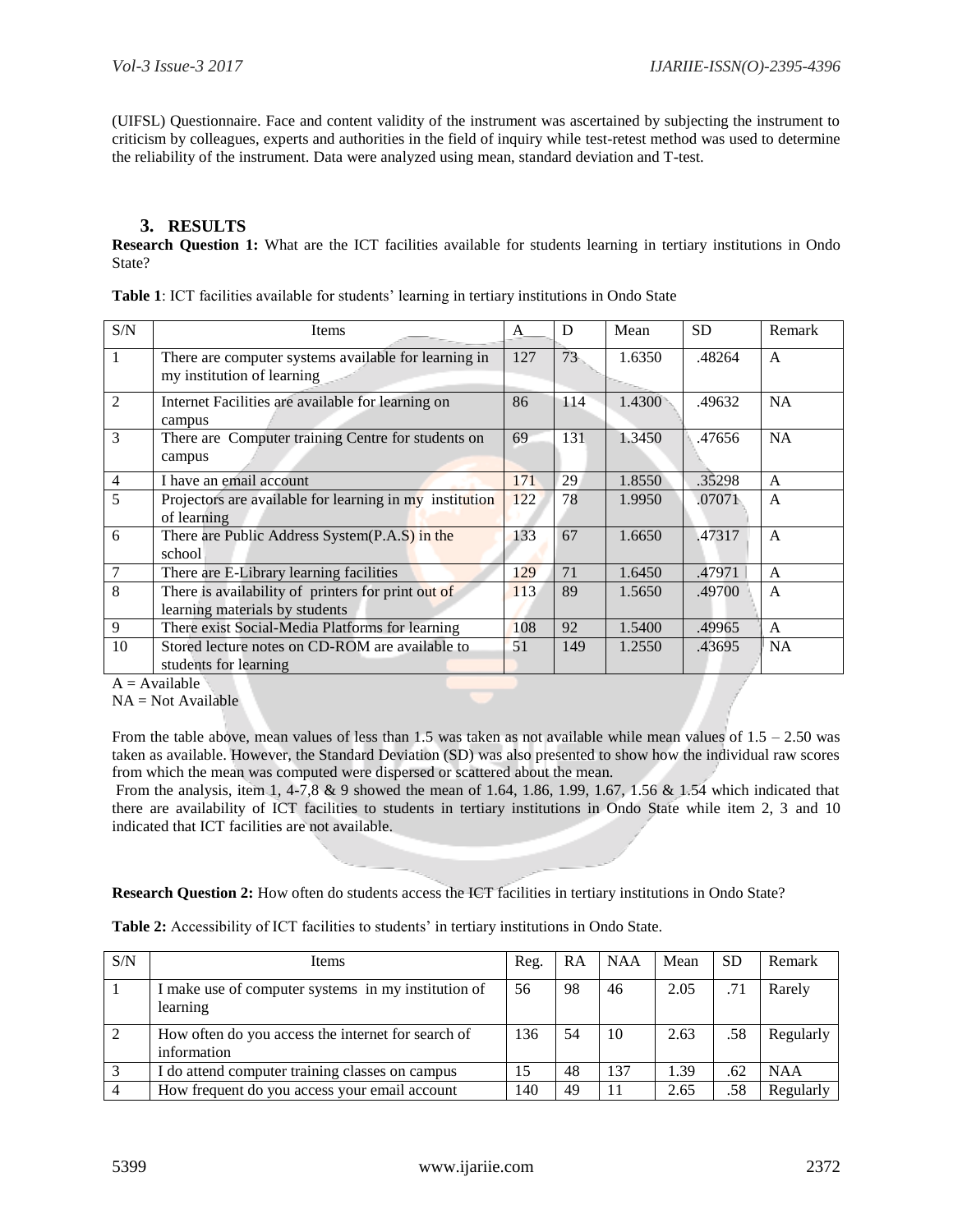|    | How well do you make use of Projectors for academic      |     | 115 | 47  | 1.34 | .61 | <b>NAA</b> |
|----|----------------------------------------------------------|-----|-----|-----|------|-----|------------|
|    | activities                                               |     |     |     |      |     |            |
| 6  | Students have access to Public Address System            | 56  | 97  | 47  | 2.05 | .72 | Rarely     |
|    | (P.A.S)                                                  |     |     |     |      |     |            |
|    | I visit the E-Library facility section in my institution | 42  | 62  | 96  | 1.73 | .79 | Rarely     |
| 8  | I make use of computer Printers to prints learning       | 101 | 31  | 68  | 2.17 | .91 | Rarely     |
|    | materials                                                |     |     |     |      |     |            |
| 9  | I make use of Social-Media Platforms for learning        | 52  | 83  | 65  | 1.94 | .76 | Rarely     |
| 10 | Stored lectures notes on CD-ROMs are consulted by        | 36  | 37  | 127 | 1.55 | .78 | Rarely     |
|    | me as a students for supplementary learning              |     |     |     |      |     |            |

 $Reg. = Regularly$ 

 $RA =$ Rarely

 $NAA = Not At All$ 

From the table above, mean values of less than  $0.5-1.5$  was taken as not at all, mean values of  $1.5 - 2.50$  was taken as rarely, while mean value of 2.5-3.5 was taken as regularly. However, the Standard Deviation (SD) was also presented to show how the individual raw scores from which the mean was computed were dispersed or scattered about the mean.

From the analysis, item 1and item 6-10 showed the mean of 2.05, 2.05, 1.73, 2.17, 1.94, and 1.55 which indicated that students rarely access the ICT facilities in Ondo State tertiary institutions while item 2 &4 showed the mean of 2.63 and 2.65 respectively, this indicated that students regularly access the ICT facilities in tertiary institutions in Ondo State. Test items 3 & 5 showed the mean of 1.39  $\&$  1.34 which indicated that students do not access the ICT facilities.

**Research Question 3:** What is the extent of male and female students' utilization of ICT facilities for learning in tertiary institutions in Ondo State?

**Table 3**: Summary of descriptive statistics showing the mean difference between male and female students' Utilization of ICT Facilities for Learning in tertiary institutions in Ondo State.

| Gender |     | Mean    | <b>SD</b> |
|--------|-----|---------|-----------|
| Male   | 125 | 19.1120 | 5.46575   |
| Female | 75  | 20.8933 | 5.89909   |

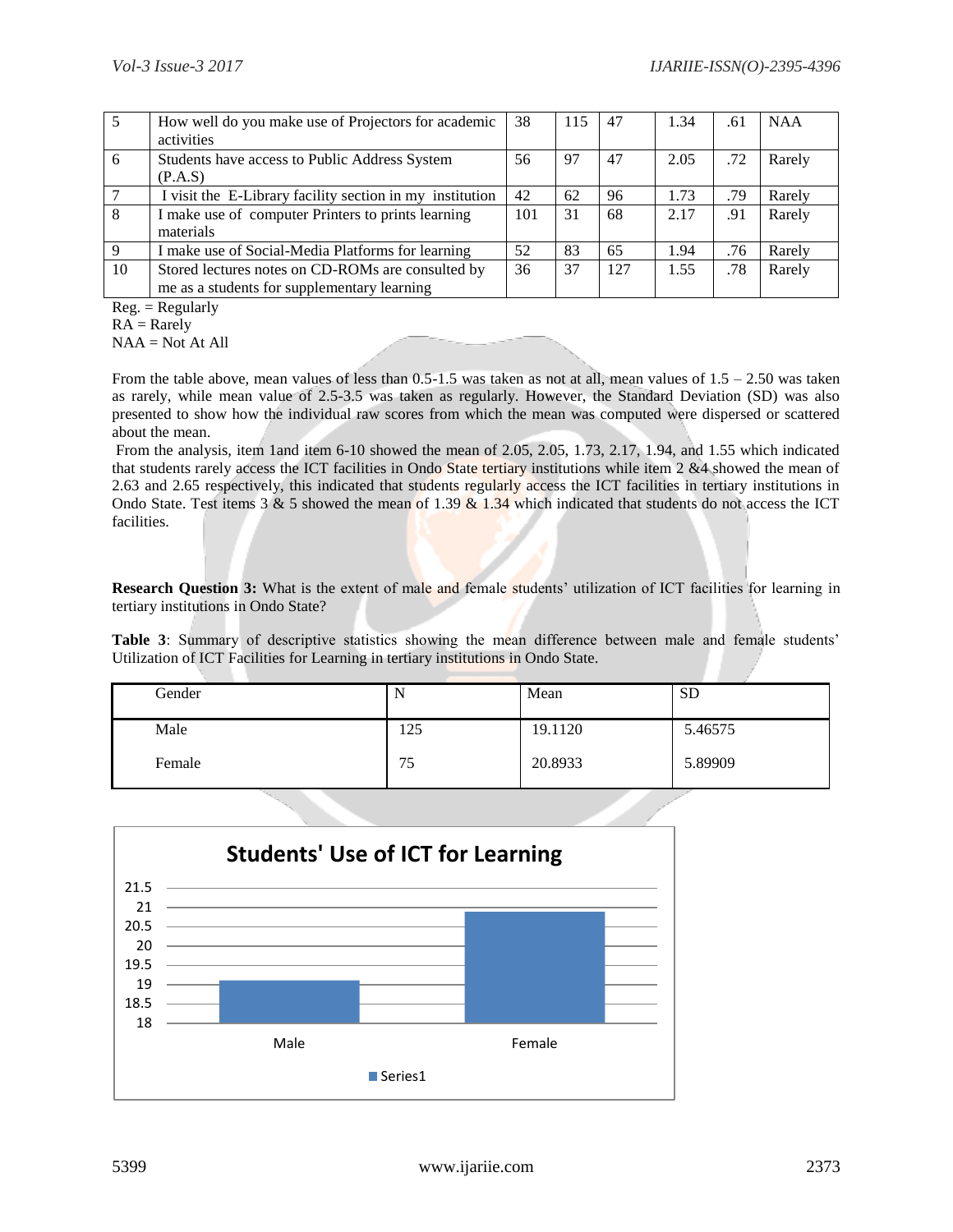**Chart -1:** Extent of male and female students" utilization of ICT facilities for learning

From table 3, the result showed that female students  $(M = 20; SD = 5.89)$  have the highest level of the utilization of ICT facilities compared to male students ( $M = 19.11$ ;  $SD = 5.47$ ). This implies that female students possess higher level of utilization of ICT facilities in tertiary institutions in Ondo State.

# **3.1 Test of Hypothesis**

**Hypothesis:** There is no significant difference between male and female students" on the utilization of ICT facilities in tertiary institutions in Ondo State.

**Table 1:** Summary of t-test showing the significant difference between male and female utilization of ICT facilities in tertiary institutions in Ondo State

| Gender | л.  | Mean  | <b>SD</b> | Df  | t-cal    | t-cri | p      |
|--------|-----|-------|-----------|-----|----------|-------|--------|
| Male   | 125 | 19.11 | 5.47      | 198 | $-2.166$ | 1.96  | < 0.05 |
| Female | 75  | 20.89 | 5.89      |     |          |       |        |

From the table above, there is a significant difference between male and female students" on the utilization of ICT facilities [t (198) = -2.166; p<0.05]. However, the result showed that female students ( $M = 20$ ;  $SD = 5.89$ ) have the highest level of the utilization of ICT facilities compared to male students ( $M = 19.11$ ; SD = 5.47). Therefore hypothesis 4 is rejected.

# **4. DISCUSSION OF FINDINGS**

Data analysis in research question one (1) shows that facilities like computer systems, email accounts, Projectors, Public Address System (P.A.S), E-Library, printers for print out of learning materials by students and Social-Media Platforms are available for learning while ICT facilities like Internet Facilities, Computer training Centre for students on campus and Stored lecture notes on CD-ROM are not available to students for learning on campuses in Ondo State.

Premised on research question two (2), the study found out that students have regular access to email account and internet facility for search of information while students" rarely have access to computer systems, Public Address System (P.A.S), E-Library facility, printers to prints learning materials, social-media platforms for learning and stored lectures notes on CD-ROMs for students supplementary learning. However, the study further revealed that computer training classes and projectors for academic activities are not accessed by students" on campus.

Finding in table three (3) also shows that female students' have the highest level of utilization of ICT facilities compared to male students in Ondo State tertiary institutions as the test of hypothesis also show a significant difference between male and female students' on the utilization of ICT facilities in tertiary institutions in Ondo State.

# **5. CONCLUSION**

The following conclusions were drawn based on findings of the study.

1. Facilities like computer systems, email accounts, projectors, Public Address System (P.A.S), E-Library, printers for print out of learning materials by students and Social-Media Platforms are available for learning in tertiary institutions in Ondo State.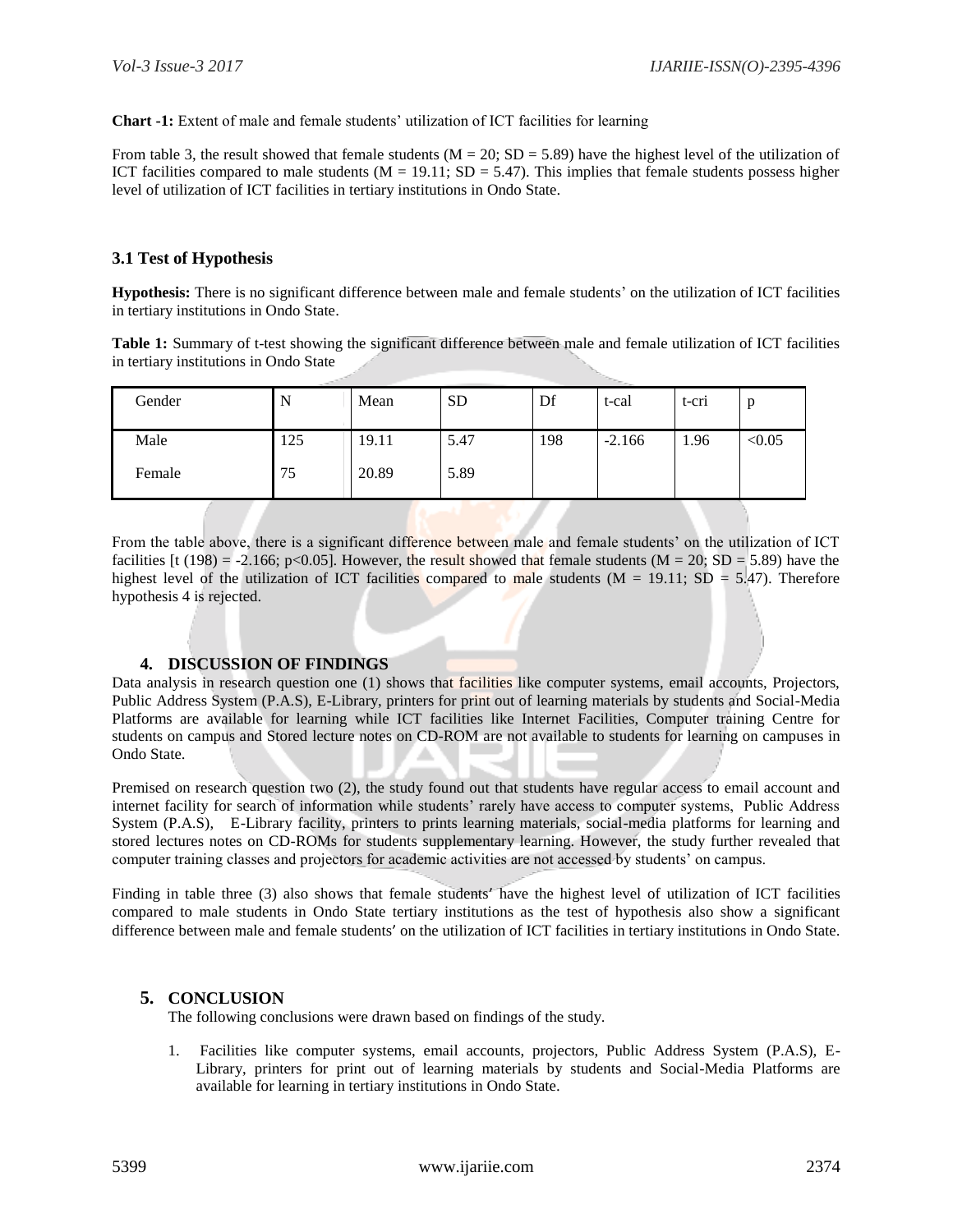- 2. ICT facilities like internet, computer training centre for students on campus and stored lecture notes on CD-ROM are not available to students for learning in tertiary institutions in Ondo State.
- 3. Students have regular access to email account and internet facility for search of information.
- 4. Students" rarely have access to ICT facilities like computer systems, Public Address System (P.A.S), E-Library facility, printers to prints learning materials, social-media platforms for learning and stored lectures notes on CD-ROMs for students supplementary learning.
- 5. Computer training classes and projectors for academic activities are not accessed by students" on campus in Ondo State tertiary institutions.
- 6. Female students" have the highest level of utilization of ICT facilities compared to male students in tertiary institutions in Ondo State.

#### **6. RECOMMENDATIONS**

Based on the findings, the following recommendations were made:

- 1. The government in conjunction with the school administrators should run a free and compulsory ICT services in order to provide practical and functional knowledge to students in tertiary institutions.
- 2. Government in collaboration with school authorities should ensure adequate provision of computer training centers" for students on campus with good internet access.
- 3. Unlimited internet access within and outside the campus and stored lecture notes on CD-ROM should be made available to students for learning in tertiary institutions.
- 4. Government and other stakeholders should create special funds to enable universities improve their ICT capacity.
- 5. Government and school management should continue to provide ICT facilities like internet, projector, E-Library facilities, computer printers and social-media platforms to broadens students' knowledge and improve their overall learning experience.
- 6. Government and educational managers should often encourage proper utilization of ICT facilities to enhance students' learning.
- 7. The National universities Commission (NUC) should commence an urgent review of the course content of university education, with a view to compulsorily incorporate ICT usage as a standard for teaching, learning and examinations.
- 8. The school management should ensure balanced and equal utilization of ICT facilities between male and female students' in tertiary institutions to avoid gender disparity in learning.

#### **7. REFERENCES**

- [1] Afolabi A.O (2009). Clogs in the wheel of ICTs for Higher Education Research in African: The way forward. *J. Res. Educ. 6(12)*:190-203.
- [2] Akinfolarin A.V (2014) Role of Sport in Education. *Eagle Reporters; Nigerian Online Newspaper*.http://eaglereporters.com/2014/06/16/role-of-sport-in-educationbyakinfolarin-akinwale- v-bed/. June 16, 2014.
- [3] Brush, T., Glazewski, K. D. and Hew, K. F., (2008). Development of an instrument to measure pre-service teachers" technology skills, technology beliefs, and technology barriers. *Computers in the Schools,* vol. 25, pp.112-125.
- [4] Castro Sánchez, J. J. & Alemán, E. C., 2011. Teachers" opinion survey on the use of ICT tools to support attendance-based teaching. *Journal Computers and Education,* vol. 56,pp.911-915.
- [5] Gateway,D.R.(2010).Defining ICT in Education. Retrieved 3/10/2010, from: <http://www.rwandagateway.org/ICT4E/spip.php?rubrique6>
- [6] Ifueko Omoigui Okauru(2011) "*Emerging Issues In Tax Administration: The Way Forward"* Being a Lecture delivered at the 4TH National Conference Of The Dept. of Finance, Faculty of Business Administration,University Of Lagos on July 12th, 2011.